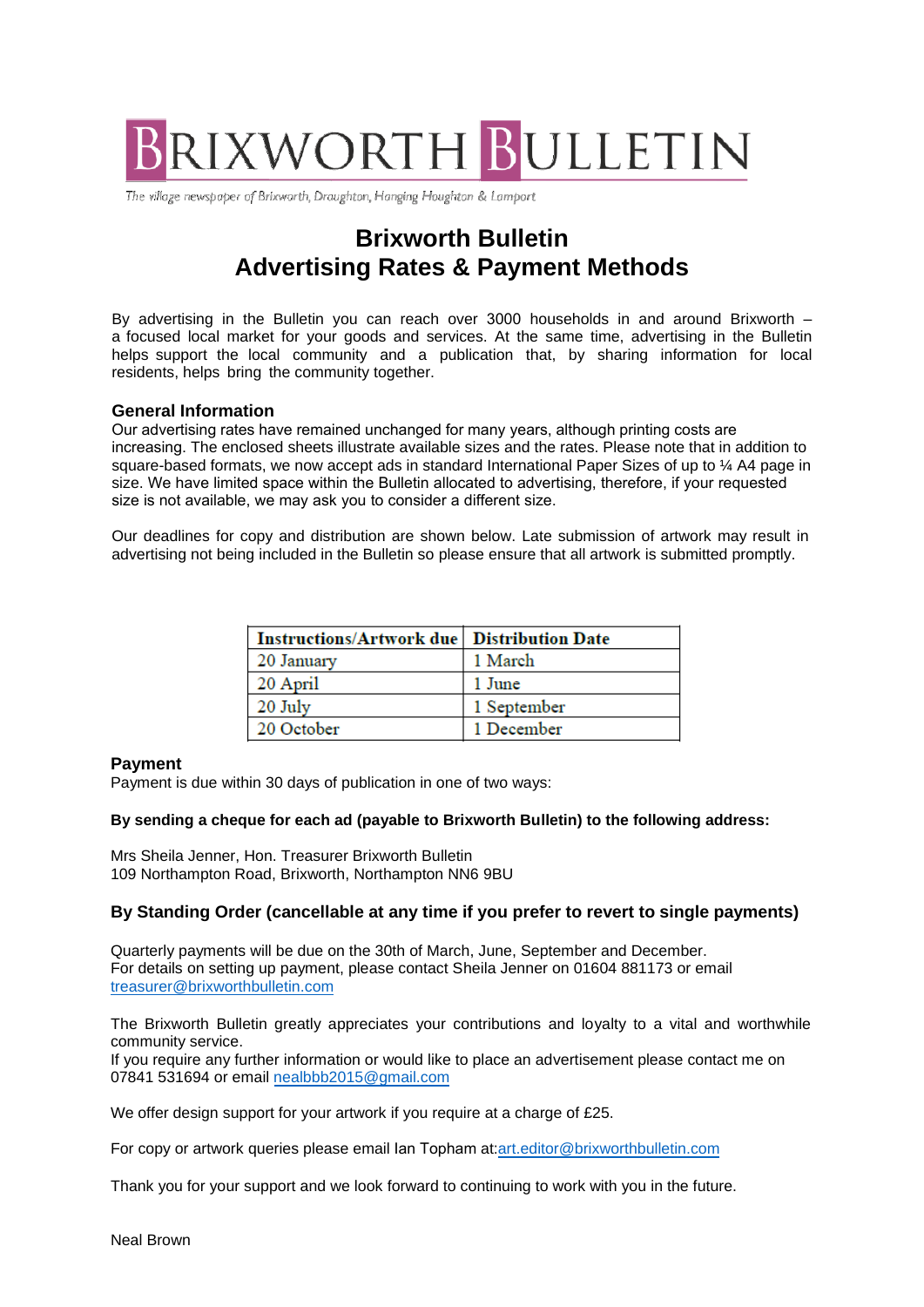

The village newspaper of Brixworth, Draughton, Hanging Houghton & Lamport

## Advertisement sizes & prices

(based on international paper sizes)

 $\frac{1}{4}$  page

(Portrait orientation only)

95 x 135 mm

£79

 $\frac{1}{8}$  page (Landscape orientation on y)

95 x 66 mm

£39